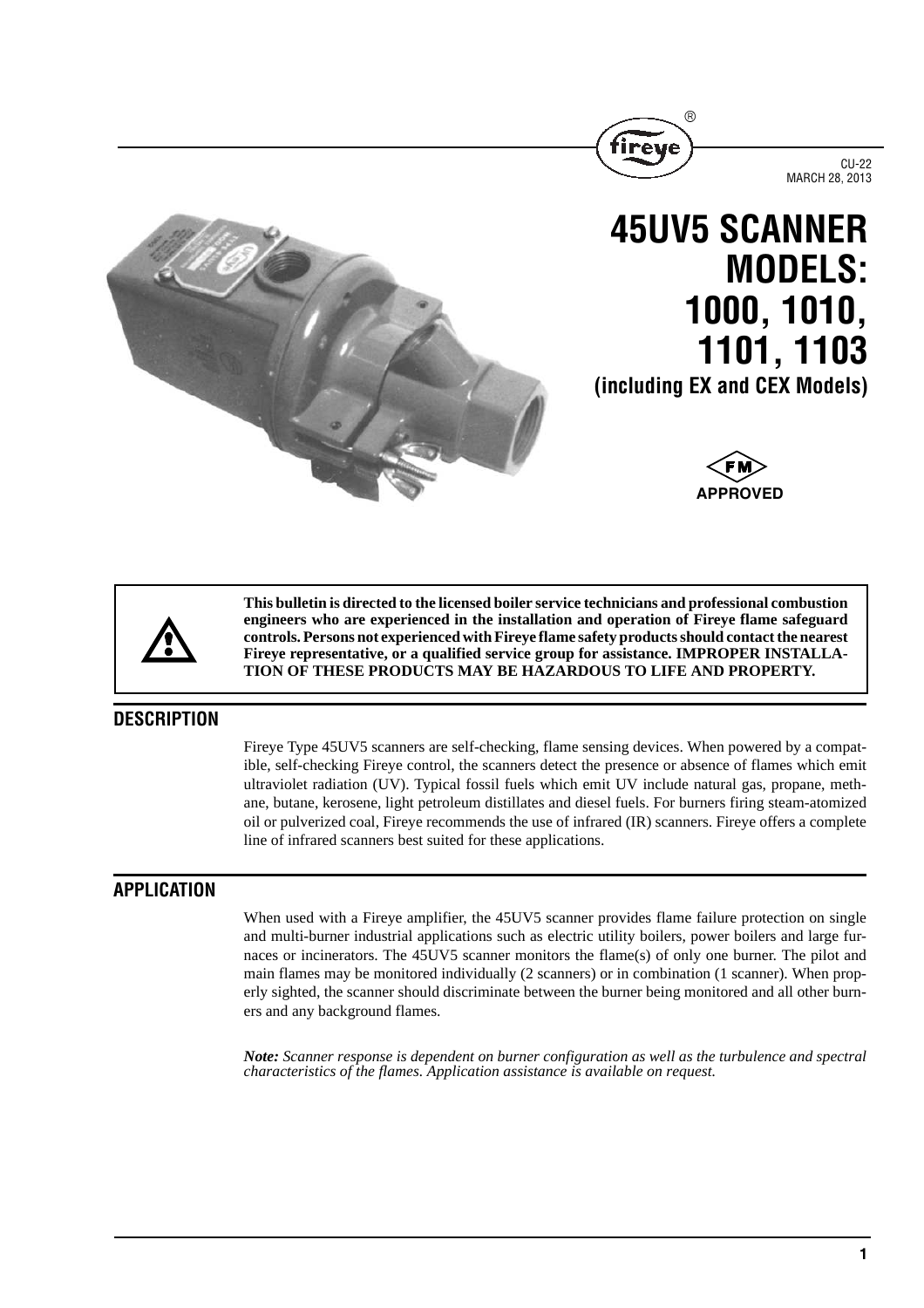## **PRINCIPLES OF OPERATION**

The 45UV5 scanner employs a detector which is a sealed, gas filled, ultraviolet-transmitting special glass envelope containing two electrodes connected to an AC voltage source. The detector responds only to a portion of the ultraviolet spectrum from common flames.

(R

iret

When ultraviolet radiation of sufficient energy (at wavelengths shorter than those in sunlight at the earth's surface) falls upon the electrodes, electrons are released and the inter-electrode gas becomes conductive. This results in an electric current flow from one electrode to the other.

The current flow in the detector starts and ends abruptly and is known as an "avalanche." A very intense source of UV radiation will produce several thousand avalanches or pulses per second. Less radiation will produce fewer pulses per second. Upon total loss of flame, the detector output ceases except for very infrequent single pulses caused by cosmic rays. The circuitry does not respond to these infrequent pulses. Thus, the presence or absence of pulses is an indication of the presence or absence of flame; the frequency of the pulses is a measure of flame intensity. Pulses generated by the scanner are transmitted to a compatible Fireye control via scanner wiring.

## **FEATURES**

The UV tube, quartz lens, power transformer and related electronic components are contained in an aluminum enclosure which is sealed with high temperature oil-resistant gaskets. The quartz lens is a planoconvex type which increases the scanner's sensitivity up to 400 percent. A hinged mount is provided to permit easy access for cleaning the lens. A double screw-and-keyhole slot arrangement permits quick removal of the housing from its mount. The scanner has a 1" fitting for mounting to a threaded sight pipe and a 3/8" threaded connection for purge air.

Also included in the Type 45UV5 scanner is an electromagnetic shutter that permits a self-checking circuit within an associated Fireye control to verify that the scanner and signal circuits are producing valid flame presence or absence information. During the shutter closed period the detector's optical path is blocked from flame radiation. While the shutter is open, flame presence or absence is detected. The resultant scanner output, while flame is detected, is a continuous, periodically interrupted pulsed flame signal. This is a prerequisite for energizing the associated Fireye control's flame relay.



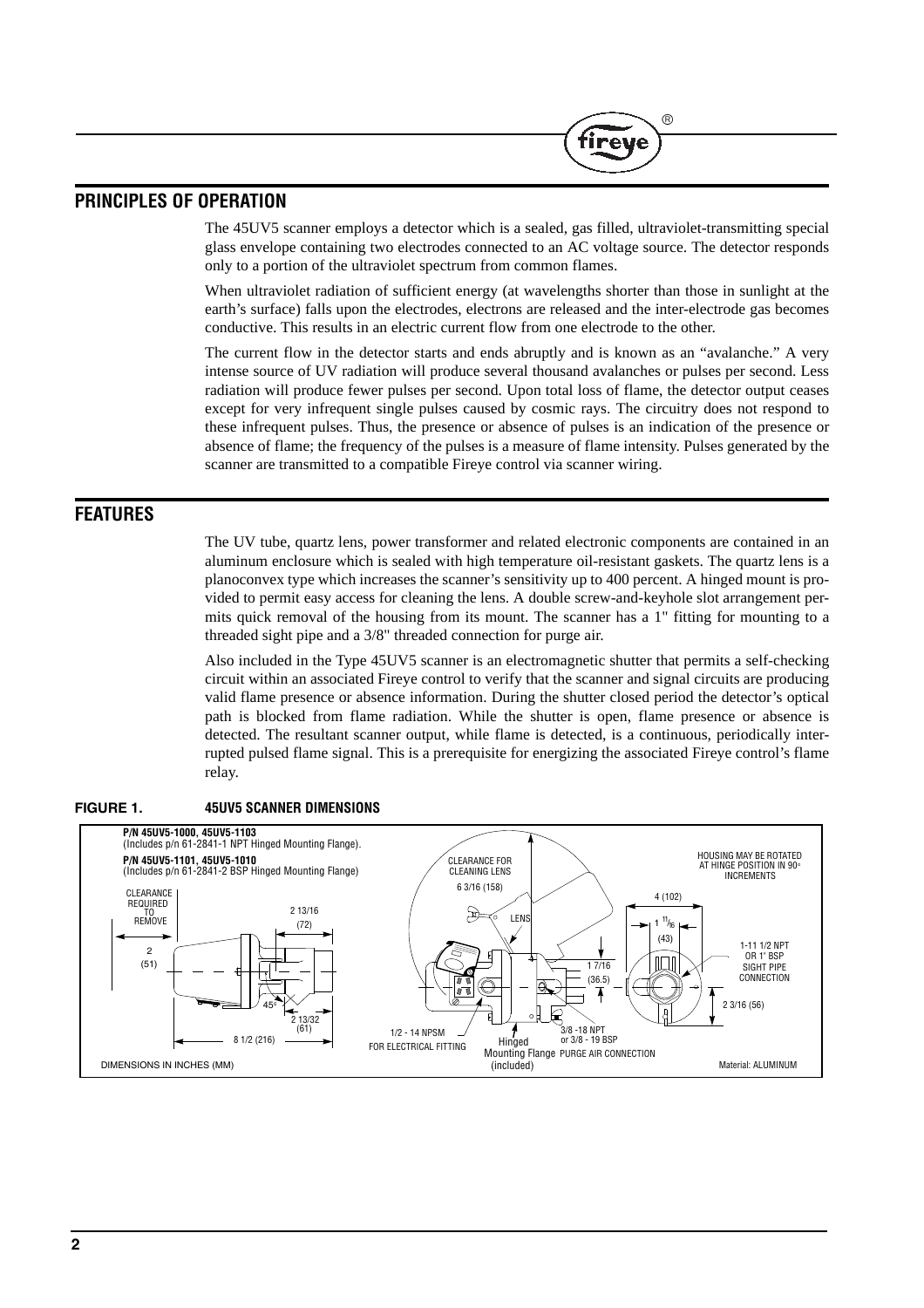# **SPECIFICATIONS**

#### **Mounting**

Models are provided with 1" female thread mounting, either US NPT or British Whitworth according to model (see table below).

 $(R)$ 

fireye

| <b>Housing, Including Mounting Flange</b> |                                                                                                                                                                                                                                                                                                                 |  |  |  |
|-------------------------------------------|-----------------------------------------------------------------------------------------------------------------------------------------------------------------------------------------------------------------------------------------------------------------------------------------------------------------|--|--|--|
| <b>Material:</b>                          | Die Cast Aluminum                                                                                                                                                                                                                                                                                               |  |  |  |
| Design:                                   | Hinged Mounting Flange, with air fitting to be permanently installed,<br>carries two 1/4 - 20 screws which may be loosened for quick removal of<br>the scanner housing, such as for lens cleaning.                                                                                                              |  |  |  |
| Weight:                                   | $3.75$ lbs. $(1.7kg)$                                                                                                                                                                                                                                                                                           |  |  |  |
| <b>Electrical</b>                         |                                                                                                                                                                                                                                                                                                                 |  |  |  |
| <b>Power Requirement:</b>                 | 4 VA AC from associated Fireye control (see note below).                                                                                                                                                                                                                                                        |  |  |  |
| <b>Frequency:</b>                         | Frequency of scanner must match frequency of Fireye control and power<br>line supply (See Table 1).                                                                                                                                                                                                             |  |  |  |
| <b>Connection:</b>                        | 1/2 inch 14 NPSM tapping.                                                                                                                                                                                                                                                                                       |  |  |  |
| <b>Temperature Range:</b>                 | $200^{\circ}$ F (93°C)<br>Maximum operating:<br>Minimum operating:<br>-40 $\degree$ F (-40 $\degree$ C)                                                                                                                                                                                                         |  |  |  |
| <b>Optical Range:</b>                     | 190 to 250 nanometers. No response to infrared radiation or visible<br>light.                                                                                                                                                                                                                                   |  |  |  |
| <b>Purge Air</b>                          |                                                                                                                                                                                                                                                                                                                 |  |  |  |
| Source:                                   | Clean ambient                                                                                                                                                                                                                                                                                                   |  |  |  |
| <b>Volume Required:</b>                   | 4 SCFM (113 L/min. @ 4" water column above furnace pressure<br>minimum) at 3/8 inch threaded housing inlet or 4 SCFM at 1 inch wye<br>fitting in scanner sight pipe. Temperatures near the upper limit of the<br>scanner operating range and/or use with dirty fuels may require up to<br>15 SCFM (425 L/min.). |  |  |  |

#### **Table 1:**

| <b>MODEL</b><br><b>45UV5</b> | <b>FREQUENCY</b><br>ΗZ | MOUNTING<br><b>THREADS</b> | <b>FM</b> | DIN | <b>APAVE</b> |
|------------------------------|------------------------|----------------------------|-----------|-----|--------------|
| 1000                         | 60                     | <b>NPT</b>                 |           |     |              |
| 1010                         | 60                     | <b>BSP</b>                 |           |     |              |
| 1101                         | 50                     | <b>BSP</b>                 |           |     |              |
| 1103                         | 50                     | <b>NPT</b>                 |           |     |              |

Specifications subject to change without notice.

*IMPORTANT NOTE: The AC power source must be sinusoidal for proper scanner operation. The application of any waveform other than a sine wave (e.g. square wave) will damage the 45UV5 scanner.*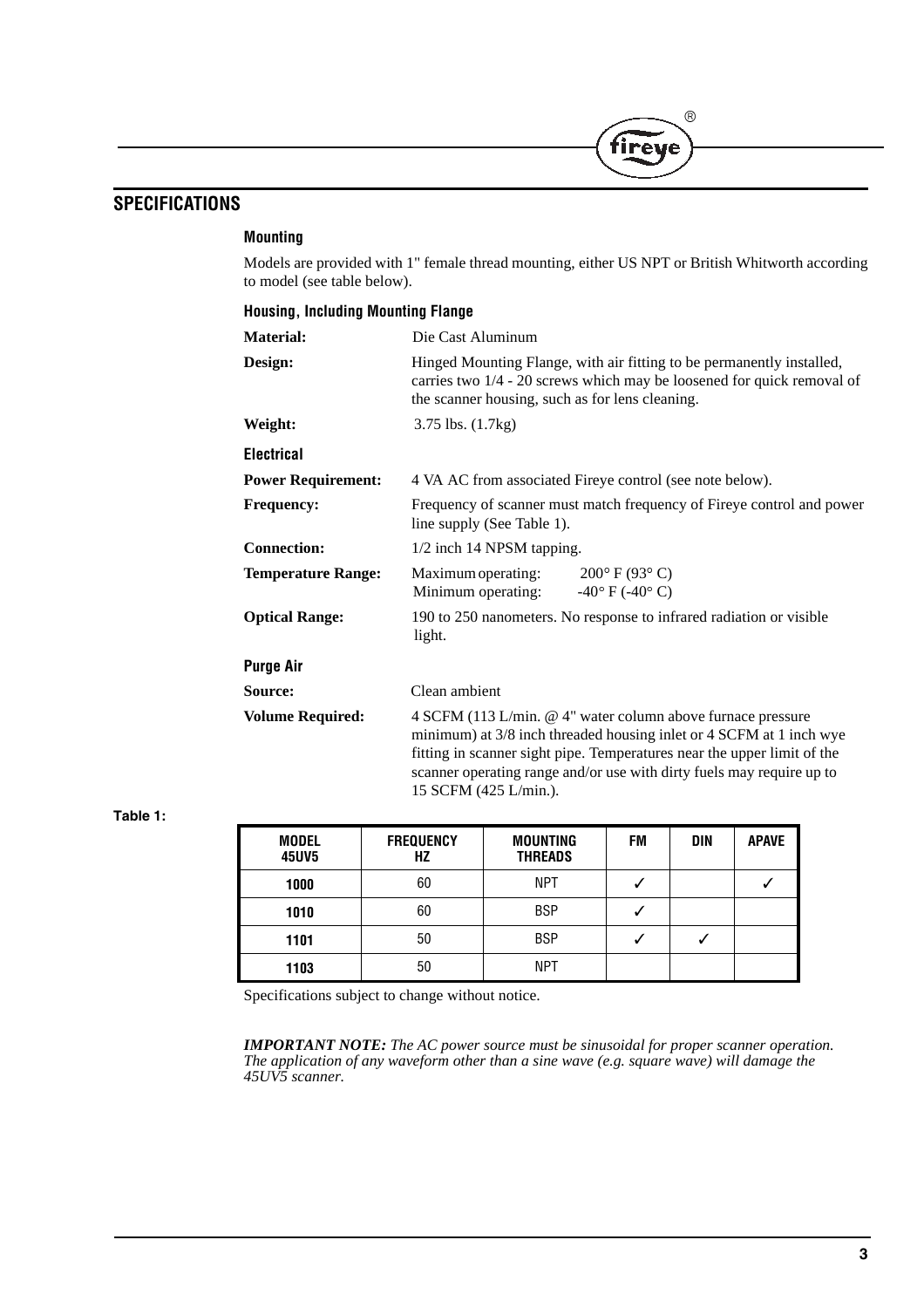# **Optional Mounting Configurations for Hazardous Areas**





(R

'ireve



#### **FIGURE 3. 45UV5 SCANNER IN ATEX HAZARDOUS AREA HOUSING**



## **INSTALLATION**

**1.** The best scanner sighting results are obtained when the scanner is aimed so that the scanner (viewing) center line intersects the burner center line at a slight angle, as shown in Figure 4. The area of maximum ultraviolet radiation is near the base of the flame envelope. If only one scanner is used per burner, the intersection should be made so the line of sight or viewing angle can also see the igniter flame. Consideration must be given to burner air rotation (burners have clockwise or counterclockwise air rotation). Figure 5 illustrates how scanner location is influenced by the igniter position and air circulation. Physical obstructions such as air register blades should not fall within the scanner's line of sight.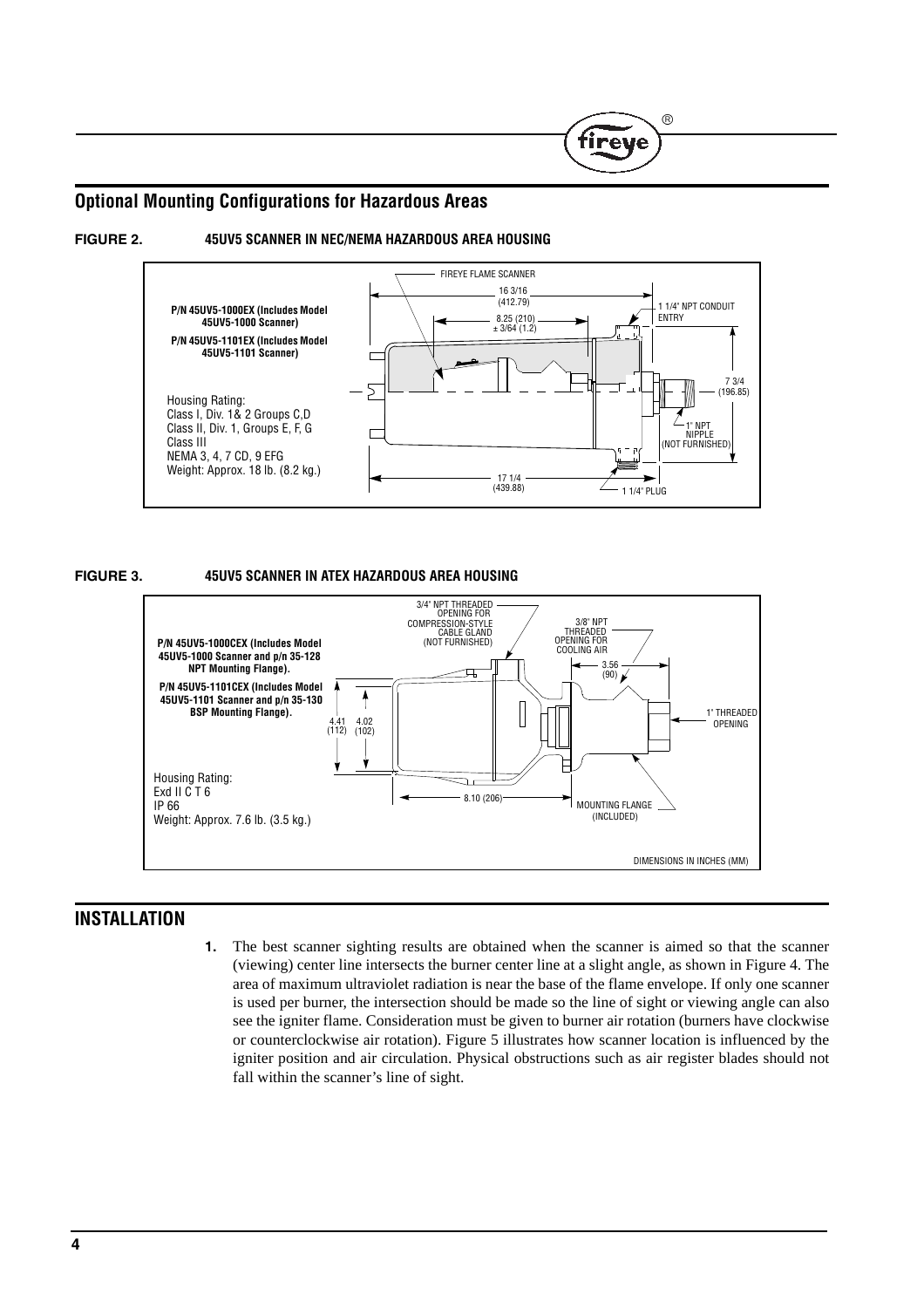



**R** 



#### **FIGURE 5. SCANNER LOCATION VS. SECONDARY AIR ROTATION**



- **2.** An acceptable scanner location must ensure the following:
	- Reliable igniter flame detection.
	- Reliable main flame detection.
	- Rejection of igniter flame too short or in the wrong position to ignite the main flame reliably.

*Note: Reliable signals must be obtained at all air flows, furnace loads (ranges of fuel firing) and desirable fuel air ratios.*

- **3.** If combustion air enters the furnace with a rotational movement of sufficient velocity to deflect igniter flame in the direction of rotation, position the scanner 0 to 30 degrees downstream of the igniter and near the periphery of the throat where the ultraviolet radiation is at a maximum. (see figures 4 and 5).
- **4.** Having determined an approximate location for the sight tube, cut a clearance hole for a 2 inch pipe through the burner plate. If register vanes interfere with the desired line-of-sight, the interfering vane(s) should be trimmed to assure an unobstructed viewing path at all firing levels.
- **5.** Mount scanner sight pipe by either:
	- Centering a swivel mount, P/N 60-1664-3 (NPT) or 60-1664-4 (BSP) over the hole and installing the sight pipe on the swivel mount, or
	- Inserting the end of the sight pipe into the hole, aligning the pipe to the desired viewing angle and tack welding. Welding must be adequate to temporarily support the weight of the installed scanner. The sight pipe should be arranged to slant downward so that dirt and dust will not collect in it.
- **6.** When a satisfactory sighting position has been confirmed by an operating test, (see section on alignment), the sight pipe should either be firmly welded in place or, if the swivel mount is used, the ball position should be secured by tightening the three hex head cap screws located on the swivel mount ring. In certain older style swivel mounts, tack welding may be required.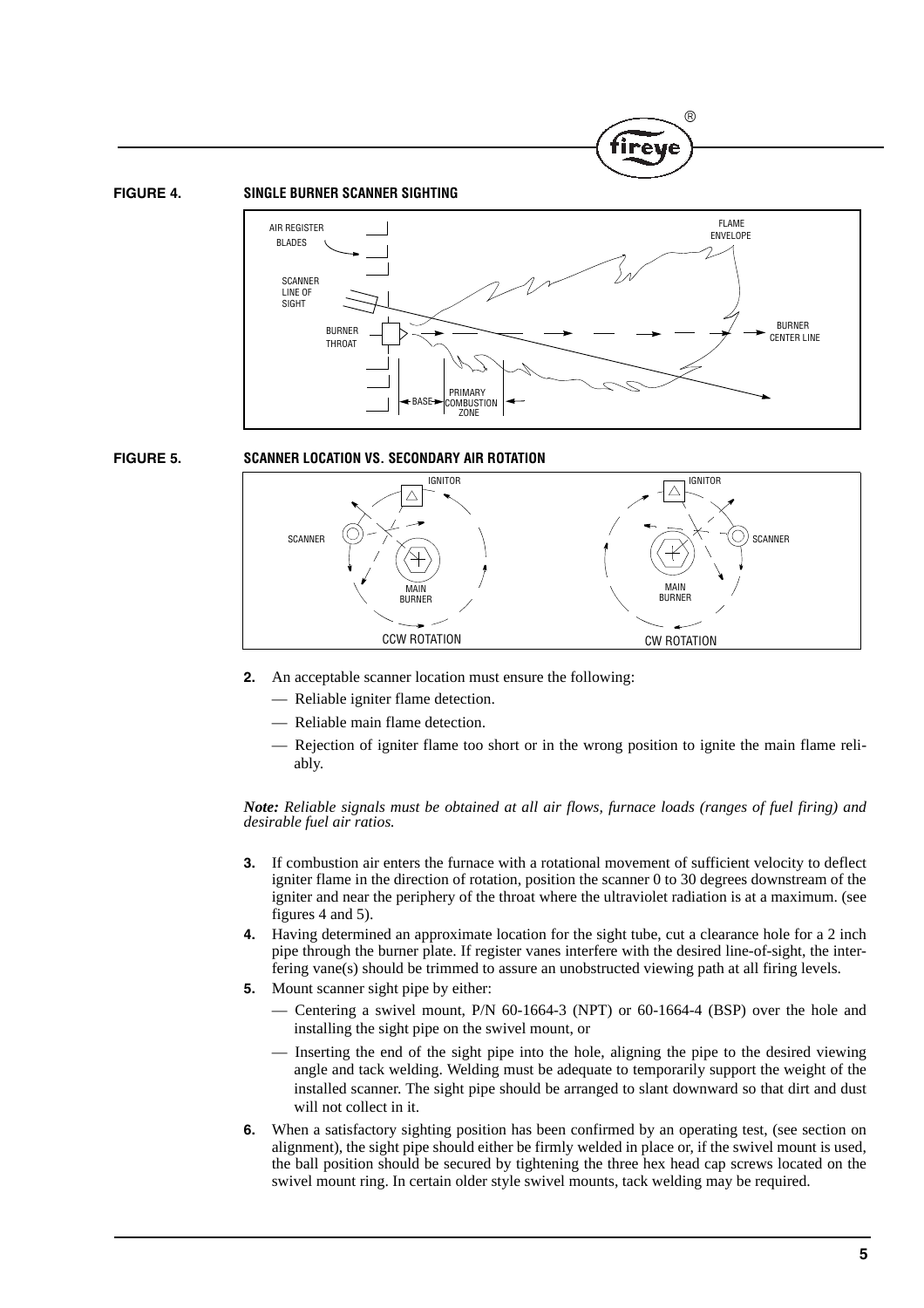**FIGURE 6. FLAME MUST COMPLETELY COVER SIGHT OPENING**



**7.** The scanner viewing window must be kept free of contaminants (oil, ash, soot, dirt) and the scanner temperature must not exceed the maximum rating. Both requirements will be satisfied by continuous injection of air at either the 3/8" housing inlet or at a 1" wye ahead of the swivel mount, as shown in Figures 7, 8, and 9.

Purge air may be supplied through the 3/8" or 1" wye connection. Normally only one of the two connections is provided with purge air and the other connection is plugged. When a Fireye sealing coupling is used as shown in Figure 7, the 1" wye connection is used for the purge air (plug 3/8" opening).

Under normal conditions, with clean burning fuels and moderate ambient temperature conditions, purge air flow of approximately 4 SCFM (113 L/min.) @ 4" water column above furnace pressure is generally adequate. Up to 15 SCFM (425 L/min.) may be required for fuels that may produce high levels of flash or soot or for hot environments to maintain scanner internal temperature within specification.

- **8.** The scanner sight pipe should be as large as is practical. Ideally, the sight pipe should increase one inch in diameter (ID) for every foot in length. Under most circumstances, a sight pipe diameter increase of one inch should be adequate for an increase in length of three feet (1m). When applying the scanner to long sight tubes (more than three feet), minimize the use of one inch pipe. Avoid using pipe less than one inch (ID), and avoid using stainless steel sight pipes.
- **9.** Temperature in the scanner housing should not exceed 200°F.
- **10.** Where separate scanners are used to monitor main and igniter flames, the main flame scanner should be sighted to not detect the igniter flame. If it *does* detect the igniter flame, re-aim the main flame scanner.

# **PIPING ARRANGEMENTS**

#### **FIGURE 7.**

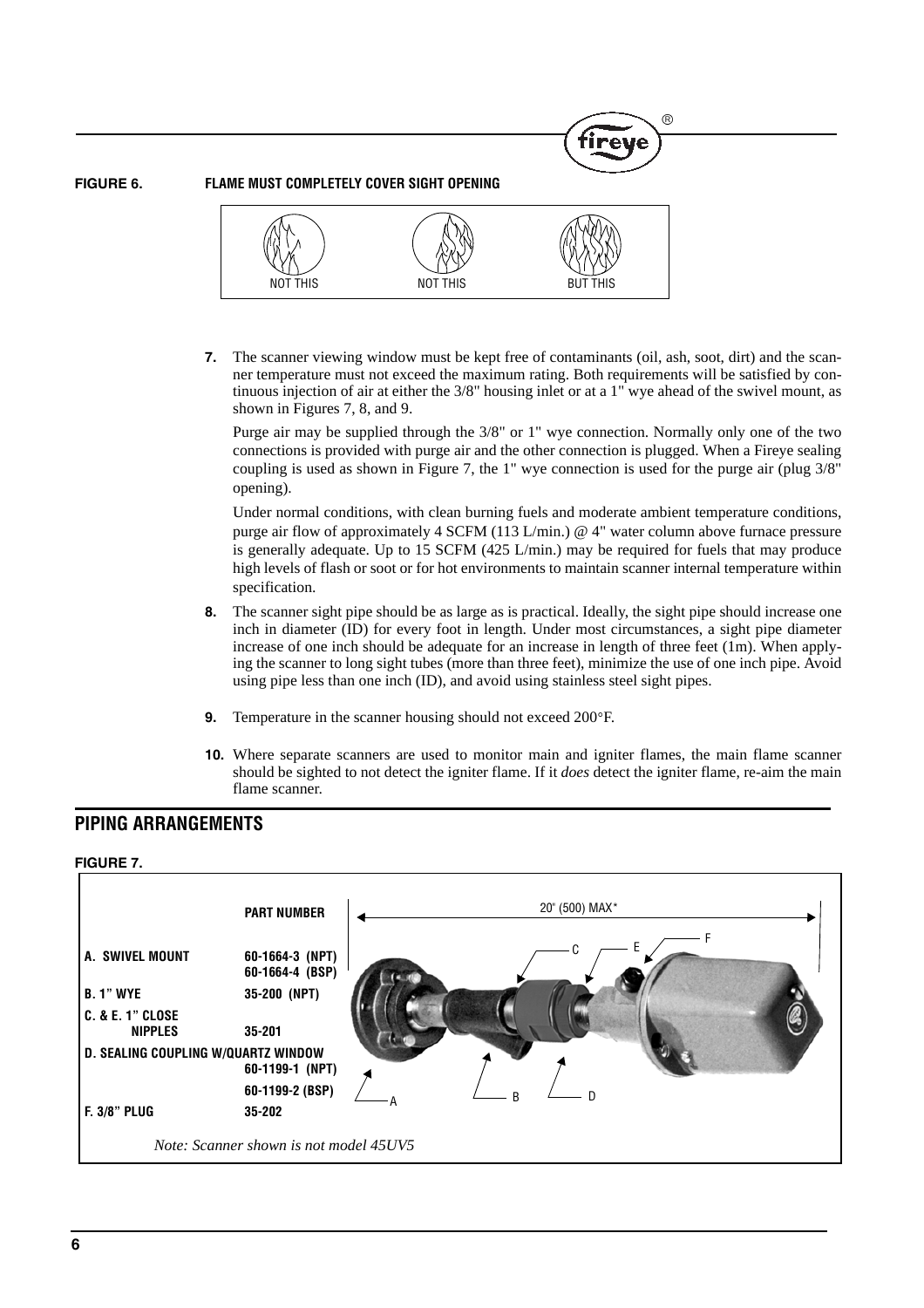# **PIPING ARRANGEMENTS**

#### **FIGURE 8.**



®

irev

#### **FIGURE 9.**



## **ALIGNMENT AND ADJUSTMENTS**

Before installing or adjusting scanners, thoroughly plan the scanning objectives in reference to the boiler/furnace mode of operation.

The following procedures are recommended to ensure optimum flame detection and discrimination. Flame discrimination is the ability to see the flame of only one burner or one igniter with other burners or igniters operating nearby.

These procedures should be used whenever parts are replaced, when the scanner has been moved, when the flame shape is altered (additional fuels, new burners, burner/register modifications) as well as on all new installations. Signal readings referred to in this procedure are as displayed on a 0-3 VDC Fireye flame signal meter. (P/N 38-54, 38-55, 38-56). 1, 2

 $2$  When used with the 25SU3-2000 series amplifiers and appropriate power supply, the required flame signal strength (in terms of "pulses-per-second," will be determined by the "Flame-On" and "Flame-Off" thresholds programmed into the amplifier. Refer to bulletin CU-34 for additional information.

 $1$  If using analog bargraph meter (P/N 38-88), the flame will be properly sighted when there are 5-8 LEDs illuminated.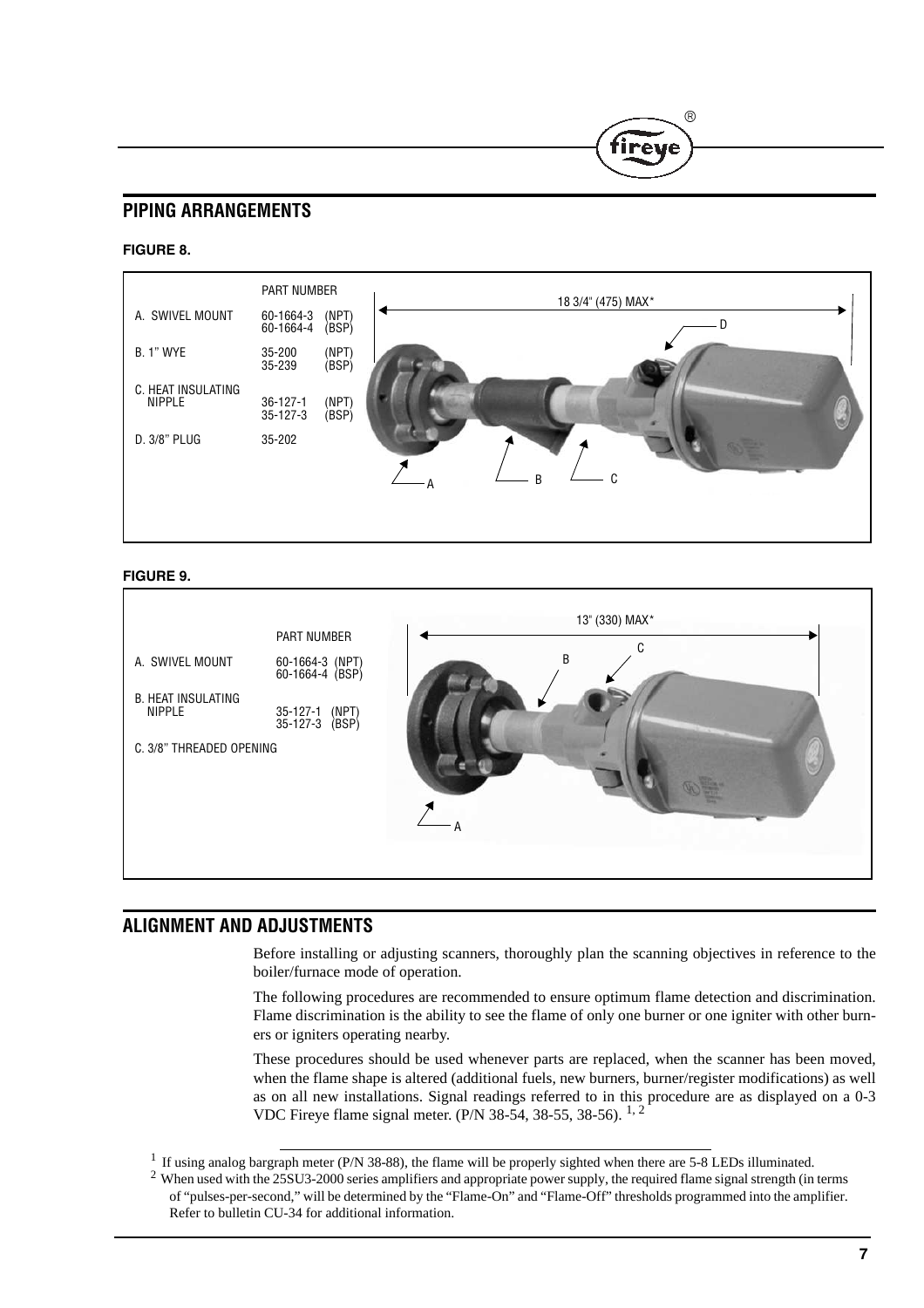#### **Igniter Flame Scanner**

- **1.** Apply power to scanner and associated control.
- **2.** Start Igniter.
- **3.** Adjust scanner sighting to detect igniter flame in the manner shown in Figure 4.
- **4.** When flame is properly sighted and the control sensitivity properly adjusted (see Caution below) the signal meter should register between 4 and 16. If readings fluctuate widely, readjust scanner sighting until highest steadiest reading is obtained.
- **5.** When the proper signal reading has been obtained, make sure that the scanner and the associated control do not respond to the ignition spark. This is accomplished by cutting off the fuel to the igniter and attempting to start the igniter using the spark igniter. If the system responds to the spark, the sighting should be realigned.



**CAUTION: Do not increase sensitivity any more than necessary to provide proper detection of the minimum igniter flame. Minimum igniter flame is the minimum flame required to ignite the main burner reliably. Be sure to test for reliable signals under maximum air flow conditions when the igniter flame may be deflected outside the line of sight. If this occurs, resighting is required.**

#### **Main Flame Scanner**

- **1.** Apply power to scanner and control.
- **2.** Start igniter.
- **3.** Adjust scanner sighting so that ignition spark and igniter flame are not detected. Test should be conducted with **maximum** igniter flame and with both minimum and maximum air flow.

*Note: This step may not be practical with Class 1 igniters, but may be desirable with Class 3.*

- **4.** Start main burner.
- **5.** Adjust scanner sighting to detect main burner flame. When sighting is correct (see Figure 6), the signal should read between 4 and 32 on a Flame Signal Meter, Fireye P/N 38-54 or 38-55, without extreme fluctuations in the signal reading.
- **6.** When proper signal is established, manually close off the main burner fuel supply. When burner flame becomes unstable or is extinguished, the associated Fireye control should register a "No Flame" condition.
- **7.** Start an adjacent burner and vary its firing rate under normal air flow conditions. Make certain that the main flame scanner on the burner *not in service* does not respond to the adjacent burner.

## **SCANNER SENSITIVITY ADJUSTMENT**

Excessive scanner flame signal can affect flame discrimination and prevent the associated 25SU3 or 25SU5 control from operating properly. Weak signals may cause unnecessary burner shutdown or alarms. The sensitivity of the 45UV5 scanner can be adjusted by one of two methods determined by the Engineering Code of the scanner.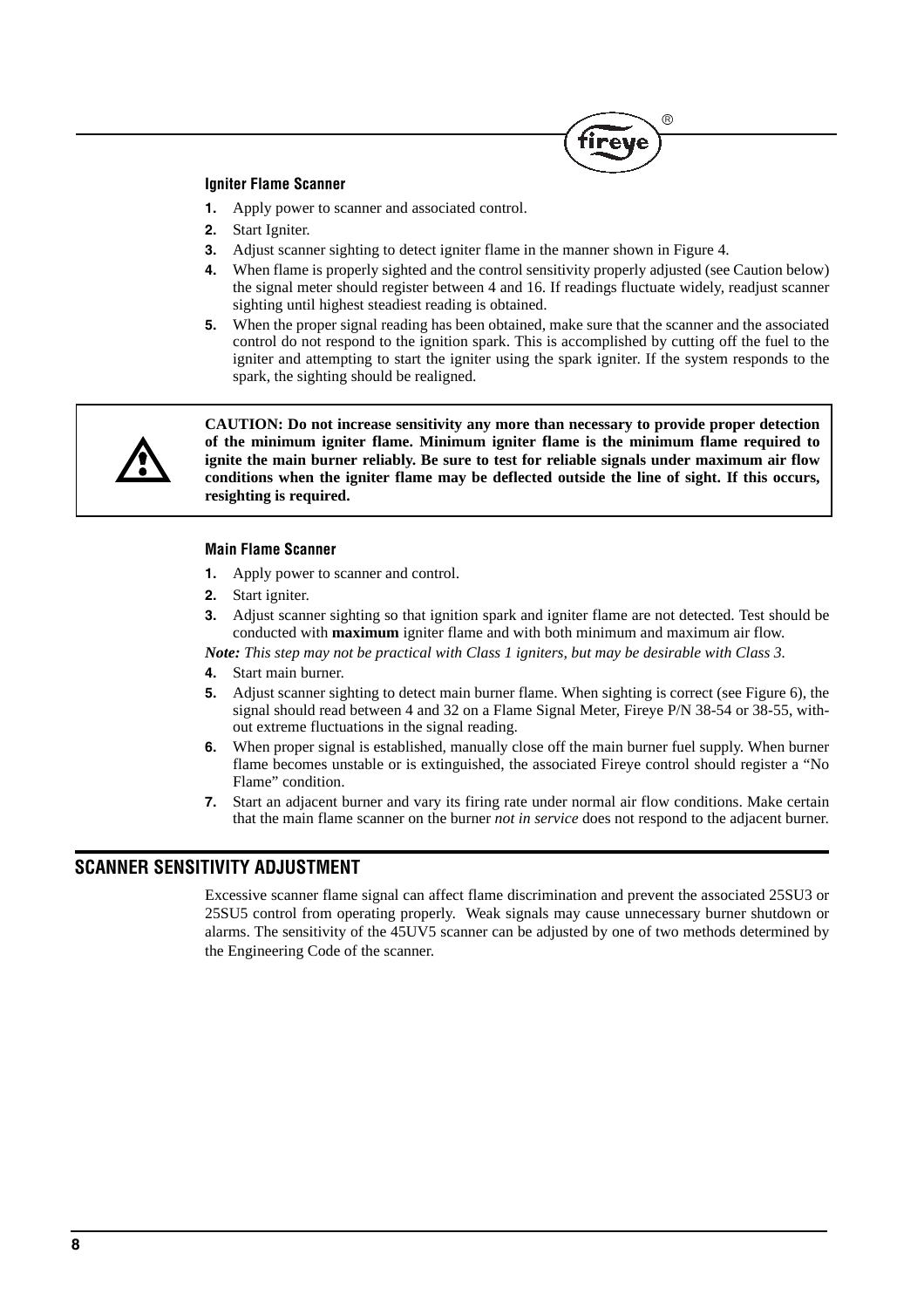

Sensitivity is adjusted by changing the position of the  $p/n$  4-320-1 UV tube in its socket (Figure 10).

®

fireve



*Note: To change UV Tube position, pull tube out of eight pin (octal) socket, rotate to desired position, and then insert.*

The tube has four different positions. When the electrodes are almost perpendicular to the Terminal Board and approximately parallel to the shutter slot, the detector tube will generate maximum signal. This is the "MAX" position shown in Figure 10. When the electrodes are  $90^{\circ}$  from the "MAX" position, minimum signal will be generated. The intermediate positions, "A and B" will yield intermediate signals. Position "A" will yield a slightly higher signal than position "B" since more electrode will be exposed to the radiation entering the shutter slot. To adjust the signal further, use the appropriate sensitivity adjustment in the 25SU3 or 25SU5 control. Refer to the control bulletin for further information. **The detector is shipped in the "MAX" signal position**.

If the tube position is changed in the field, and the scanner is later replaced, verify that the signal strength is not excessive.

**METHOD 2: 45UV5 SCANNERS WITH ENGINEERING CODE 04 AND HIGHER (built after mid-2008)** The sensitivity is adjusted by changing the position of the orifice plate in front of the  $p/n$  4-290-2 or 4-314-1 UV tube. See Figure 11.



**FIGURE 11. 45UV5 -ENGINEERING CODE 04 or HIGHER ORIFICE PLATE POSITION** 

Sensitivity adjustment - loosen but do not remove the two adjustment plate retaining nuts. Pull orifice plate back toward retaining nuts to detach from locating pins. Slide the orifice plate up toward the shutter coil for more sensitivity or down from the shutter coil for less sensitivity. Position the plate onto locating pins to lock in place. Tighten the adjustment plate retaining nuts.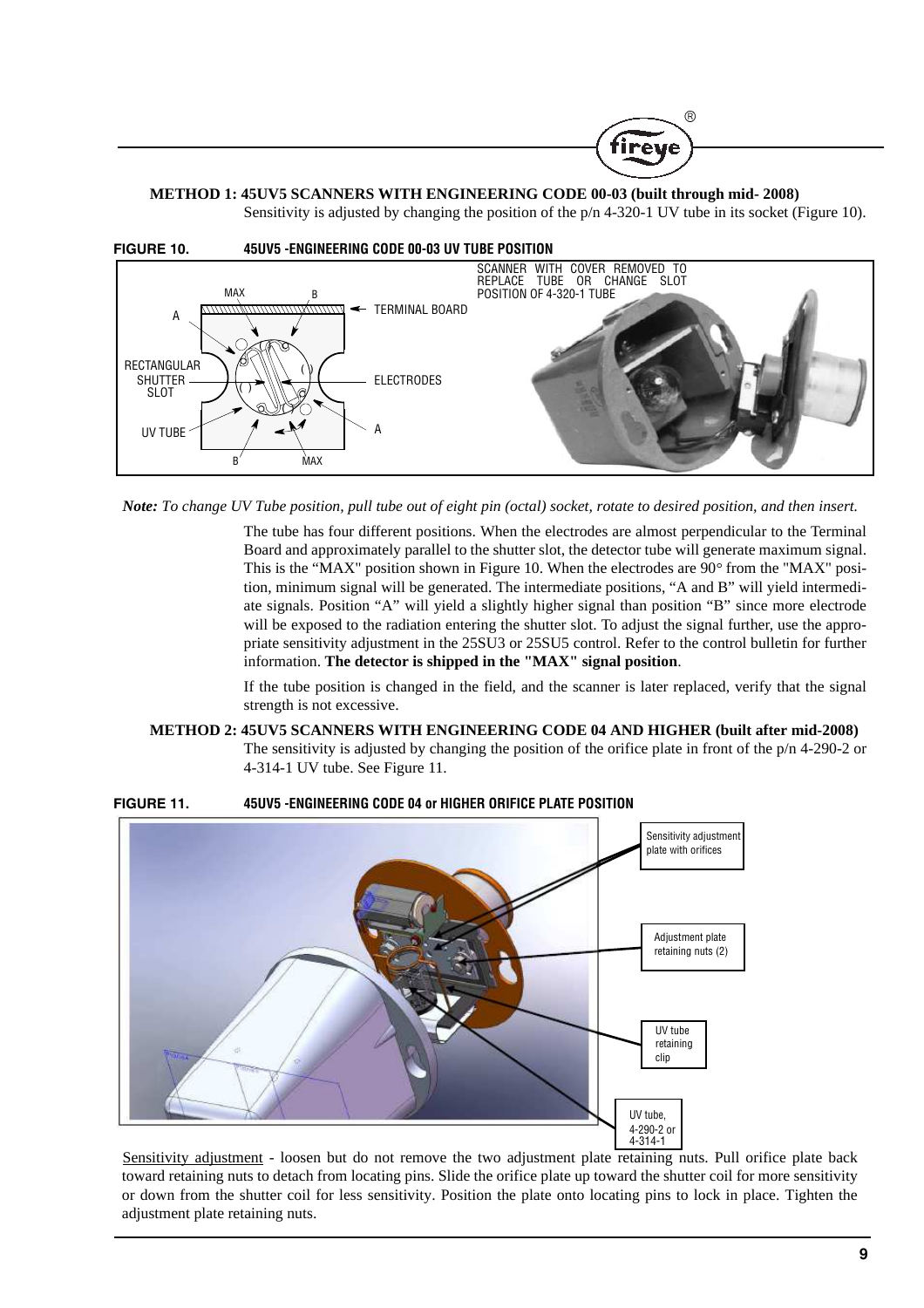

 $\mathbb{R}$ 

tirey

**FIGURE 13. ACCESSORIES**



#### **FIGURE 14. ACCESSORIES**



# **ACCESSORIES**

#### **Swivel Mount**

The scanner swivel mount (P/N 60-1664-3, -4) is used to adjust the scanner sighting angle after the scanner has been installed. The swivel mount is used as indicated in Figures 7 and 8.

#### **Orifices**

The orifice is used to restrict field of view (target area), reduce air flow, maintain air block, and increase discrimination between flame and background radiation. The orifice is secured within the ball of a swivel mount with an orifice retainer or the orifice can be placed within a 1 inch union (not provided).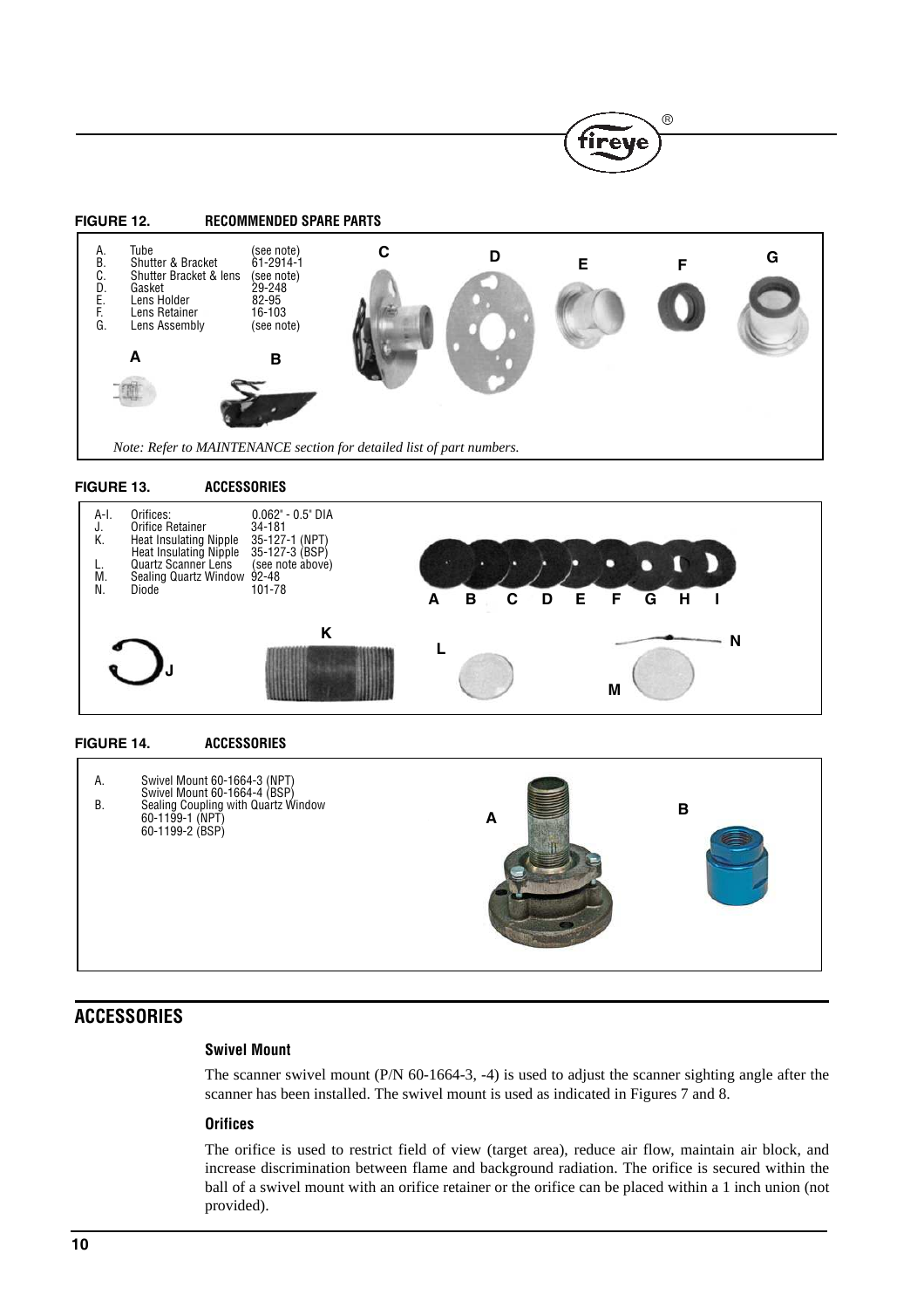

The scanner should ideally sight a target area of 4 to 25 square inches  $(25{\text -}250\text{cm}^2)$  of the flame front. The flame front is a plane within the combustion space separating the region of unburned fuel from the burning fuel. For example, if a 1/2 inch diameter orifice is placed within a mounting swivel one foot from the scanner lens, and the swivel mount is located on the surface of a 4 foot deep windbox, and if the range of stable flame is 5 feet beyond the windbox, the flame front target area is 19.6 square inches as shown in figure 16 below.

#### **ORIFICES**

| <b>Figure</b> | Qtv. | <b>Part Number</b> | <b>Description</b>                            |
|---------------|------|--------------------|-----------------------------------------------|
| 13            | っ    | 53-121             | <b>Orifice Kit: Contains following items:</b> |
| 13A           |      | $53-121-2$         | Orifice: Diameter = $0.062"$                  |
| 13B           |      | $53-121-3$         | Orifice: Diameter = $0.078$ "                 |
| 13C           |      | $53 - 121 - 4$     | Orifice: Diameter = $0.093"$                  |
| 13D           |      | $53-121-5$         | Orifice: Diameter = $0.109$ "                 |
| 13E           |      | $53-121-6$         | Orifice: Diameter = $0.125$ "                 |
| 13F           |      | $53-121-7$         | Orifice: Diameter = $0.187"$                  |
| 13G           |      | $53 - 121 - 8$     | Orifice: Diameter = $0.250$ "                 |
| 13H           |      | $53-121-9$         | Orifice: Diameter = $0.375$ "                 |
| 131           |      | $53-121-10$        | Orifice: Diameter = $0.500"$                  |
| 13J           |      | 34-181             | Orifice Retainer                              |









*Note: There is an inverse relationship between discrimination and sensitivity.*

#### **Heat Insulating Nipple**

The heat insulating nipple (P/N 35-127-1, -3) is used to prevent heat transfer from the hot sight pipe to the scanner head.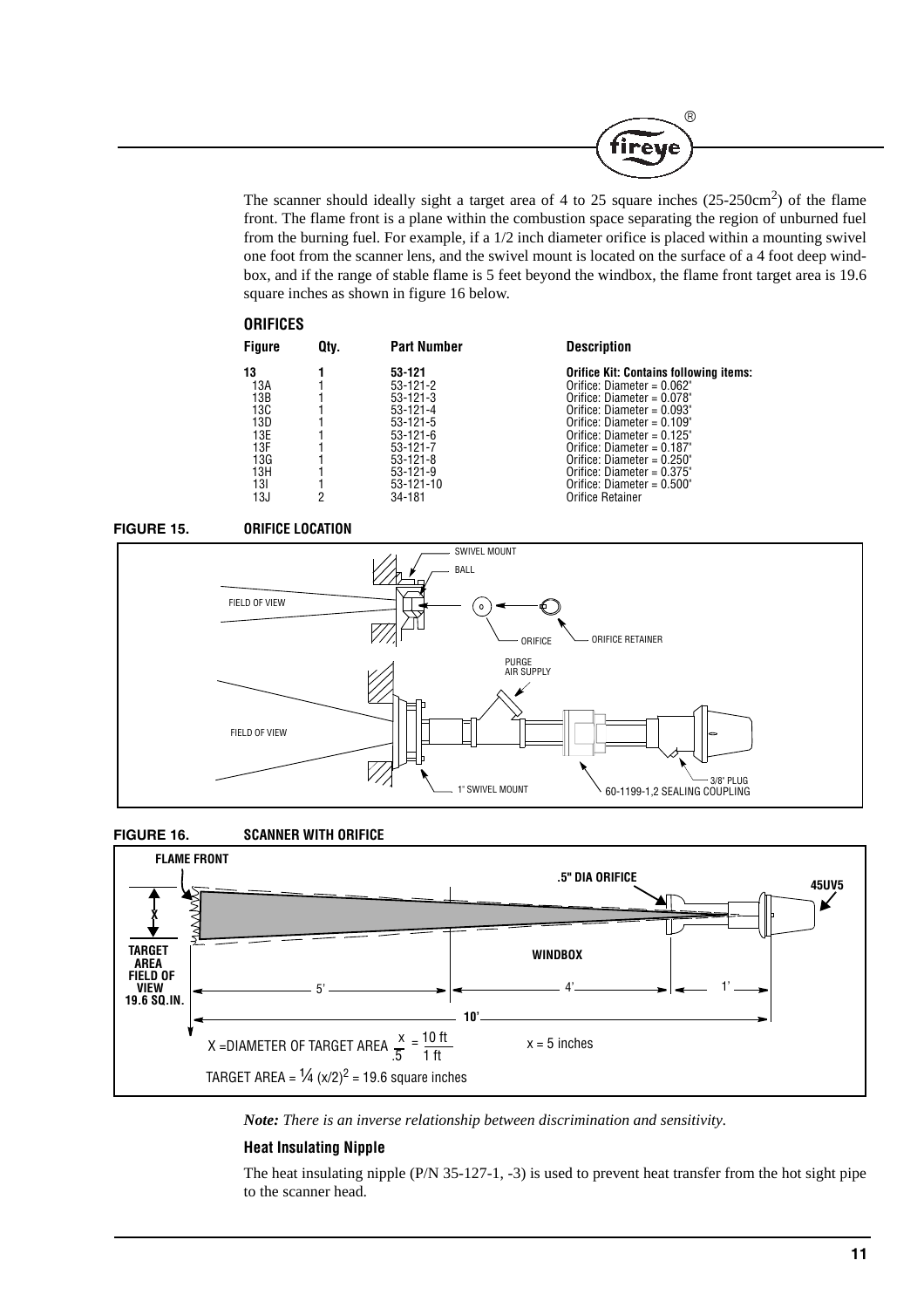

#### **Sealing Coupling with Quartz Window**

The sealing coupling, PN 60-1199-x is used whenever a coupling or seal is required for scanner piping. The quartz window blocks furnace pressure, heat, gases and soot from coming in contact with the scanner and contaminating the lens. The size is one inch U.S. standard taper pipe thread (Schedule 40, 1" NPT). When the sealing coupling is used, a 1" wye fitting must by used downstream from it for connection of a purge air supply (plug 3/8" opening).

#### **Electrical Accessories**

The diode (101-78) is used whenever a solid state scanner (45RM1, 45RM2, 45RM4, 45FS1,or 45UVFS1) is operated with a Type 45UV5 scanner. Refer to the "Control and Scanner Wiring" section, for further information. Fireye scanner cable Part No. 59-470 (4 conductors 18 AWG, 2 conductors 22 AWG, common shield) or Part No. 59-471 (4 conductors 18 AWG, 4 conductors 22 AWG, common shield) is used for wiring connections between the scanner(s) and the control terminals. Each wire is color coded for connection as follows:

| <b>BLACK</b>  | "L" or AC hot terminal.                                                                                                 |
|---------------|-------------------------------------------------------------------------------------------------------------------------|
| <b>RED</b>    | "1" or shutter terminal.                                                                                                |
| <b>WHITE</b>  | "C" or common terminal.                                                                                                 |
| <b>GREEN</b>  | "14" or flame signal terminal.                                                                                          |
| <b>SHIELD</b> | Connect the shield to terminal C at the control end only.<br>The shield at the scanner end should be left disconnected. |
| <b>BLUE</b>   | Not Used.                                                                                                               |
| <b>YELLOW</b> | Not Used.                                                                                                               |
| <b>BROWN</b>  | $(59-471 \text{ only})$ Not Used.                                                                                       |
| ORANGE        | $(59-471 \text{ only})$ Not Used.                                                                                       |
|               |                                                                                                                         |

*Note: If the application requires only model 45UV5 scanners, specify Fireye Part Number 59-470 cable. Clip and tape the blue and yellow wires.*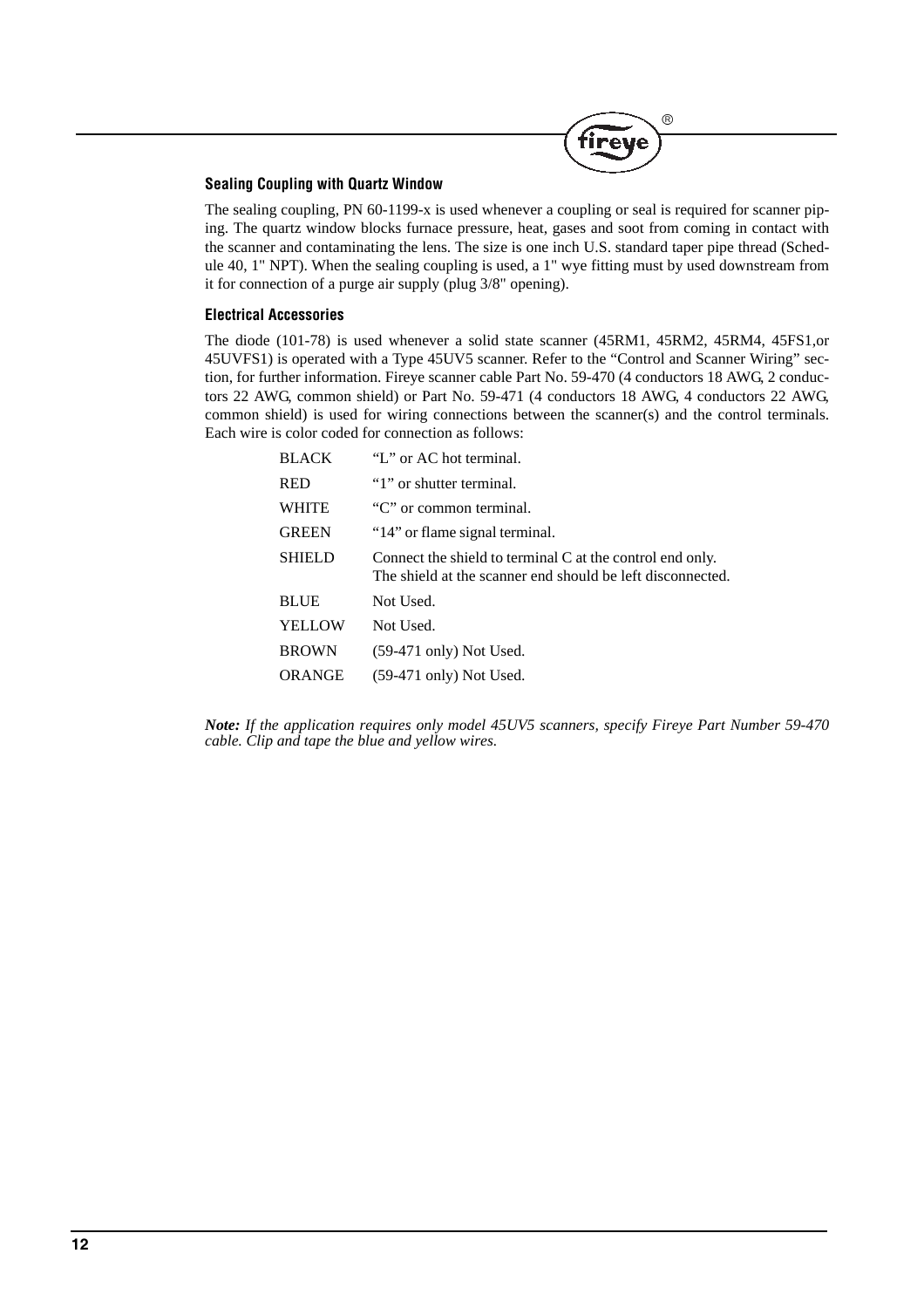## **MAINTENANCE**

**CAUTION: Disconnect or shut off electric power when working on scanner.**

- **1.** The Fireye (25SU3 or 25SU5) control and scanner should be powered at all times (except for repair, cleaning or replacement) to reduce any harmful effects of atmospheric humidity.
- **2.** The scanner and sight pipe must be kept clean to prevent overheating and assure optical qualities.
- **3.** When replacing or cleaning the UV tube, note the position of the tube electrodes in relation to the rectangular slot in the shutter assembly. Replace tube in the same slot location.
- **4.** Clean the quartz lens with glass detergent or glass cleaning agents which contain no abrasives. After cleaning remove all cleaning films with a soft lint-free cloth.
- **5.** Use original Fireye repair parts to maintain optimum operation

| <b>RECOMMENDED SPARE PARTS</b> |                                                        |                                                        |                                                         |                                                         |  |  |
|--------------------------------|--------------------------------------------------------|--------------------------------------------------------|---------------------------------------------------------|---------------------------------------------------------|--|--|
| <b>FIGURE</b>                  | <b>PART NUMBER</b>                                     |                                                        |                                                         | <b>DESCRIPTION</b>                                      |  |  |
|                                | <b>Engineering Code</b><br>00-03 (Through<br>mid-2008) | <b>Engineering Code</b><br>04 and 05<br>(2008 to 2012) | <b>Engineering Code</b><br>06 and higher<br>(July 2012) |                                                         |  |  |
| 12A                            | $4 - 320 - 1$                                          | $4 - 290 - 2$                                          | $4 - 314 - 1$                                           | UV Tube                                                 |  |  |
| 12B                            | 61-2914-1                                              | 61-2914-1                                              | 61-2914-1                                               | Shutter & Bracket Ass'y.                                |  |  |
| 12C                            | 61-2913-1                                              | 61-7203                                                | 61-7203                                                 | Shutter, Bracket, and Lens Ass'y. (includes 61-2914-1). |  |  |
| 12D                            | 29-248                                                 | 29-248                                                 | 29-248                                                  | <b>Flange Gasket</b>                                    |  |  |
| 12E                            | 82-95                                                  | 82-95                                                  | 82-95                                                   | Lens Holder                                             |  |  |
| 12F                            | 16-103                                                 | 16-103                                                 | 16-103                                                  | Lens Retainer (grommet)                                 |  |  |
| 13L                            | 46-38                                                  | 46-179                                                 | 46-179                                                  | Lens                                                    |  |  |
| 12G                            | 61-2275-2                                              | 61-2275-4                                              | 61-2275-4                                               | Lens Assembly (includes Holder, Retainer, and Lens)     |  |  |
| 13M                            | $92 - 48$                                              | $92 - 48$                                              | 92-48                                                   | Quartz Window (Part of Sealing Coupling 60-1199-x)      |  |  |

## **CONTROL AND SCANNER WIRING**

All wiring to the scanner should be rated at 600 volts and  $90^{\circ}$  C. For runs less than 1000 feet Fireye recommends the use of scanner cable Part No. 59-470 (4 conductors 18 AWG, 2 conductors 22 AWG, common shield) or Part No. 59-471 (4 conductors 18 AWG, 4 conductors 22 AWG, common shield). For runs in excess of 1000 feet, consult the factory. For ease of installation and occasional service, the wires should be routed to the screw terminals in the scanner via a flexible conduit per the following groups. Always refer to the appropriate flame safeguard control bulletin.

#### **Group I Fireye Controls**

A blocking diode, Fireye Part Number 101-78, must be used when a solid state type scanner is used in parallel with a UV scanner. Connect the diode in series with the lead from terminal 14 in the UV scanner as shown in Figures 16 and 20. This is to avoid damaging the solid state scanner. If the application requires that only one scanner be in use at any time, the other unit can be removed from operation by breaking the power lead (LA or LB).

#### **Group II Fireye Controls**

If the intended use requires that the amplifier input signal come from one of two or more scanners, the power and shutter drive signals should be switched between scanners using a single relay "S" or selector switch. This permits the operation of one scanner at a time. As with Group I amplifiers, the blocking diode is necessary when using the solid state scanner with a UV unit (see Figure 17).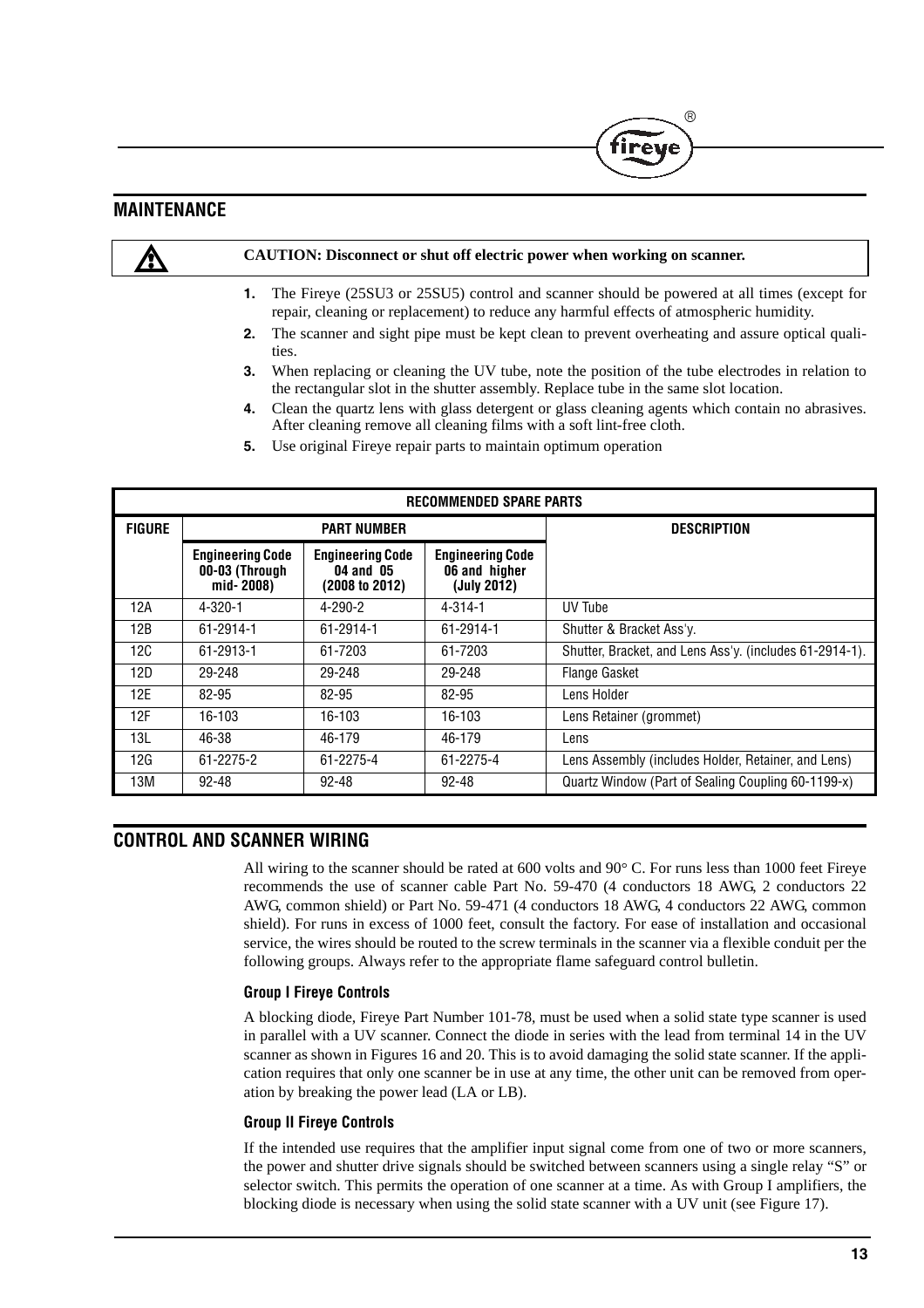

#### **Group III Fireye Controls (non-self-checking type)**

With these amplifiers, terminal 1 on the scanner, the self-checking shutter connection, is not used. If more than one scanner is used, power for additional units can be obtained from terminal 1 of the amplifier through a special 0.33  $\mu$ F capacitor (Part No. 7-1143) and 1 meg ohm, 1/4 watt resistor. With the connections as shown, the unwanted scanner can be turned off by breaking the power lead at LA or 1A. As with Group I and II amplifiers, the diode must be used when a solid state scanner is used with a UV unit. (see Figure 18).

#### **Group IV Amplifiers (25SU3-5170 Series)**

A blocking diode is not required when a solid state scanner is used with a UV unit (See Figure 19).

*Notes:*

- **1.** Connect the scanner cable shield to terminal C at the control end only; the shield at the scanner end should be left disconnected.
	- Strip six inches of insulation from scanner end of cable.
	- Cut off the six inches of cable shield that is visible.
	- Tape the cable's insulation where it terminates so the cable shield is not visible.
- **2.** Flame amplifier rack, Part Number 60-1706 has a blocking diode between terminals 14A and 14D.

#### **Group V Amplifiers (5000 Series)**

A blocking diode, Fireye part number 101-78, must be used when a solid state scanner is used in parallel with a UV scanner. Connect the diode in series with the lead from terminal 14 in the UV scanner as shown in figures 20 and 21.

### **Group VI Amplifiers (2000 Series)**

A blocking diode is not required when a solid state scanner is used with a UV unit (See Figure 22).



### **FIGURE 17. GROUP I CONNECTIONS**

state 45RM1 or 45RM2 scanner may be used as shown in the figures in this document. If two 45UV5 scanners are used, one at location A and one at location B, the diode indicated is not required. If only one scanner is used, connect the scanner as shown at scanner A position.)

```
25SU3 Models 4163(T), 4164(T), 4167(T), 4168(T), 4169(T), 4170, 4171.
```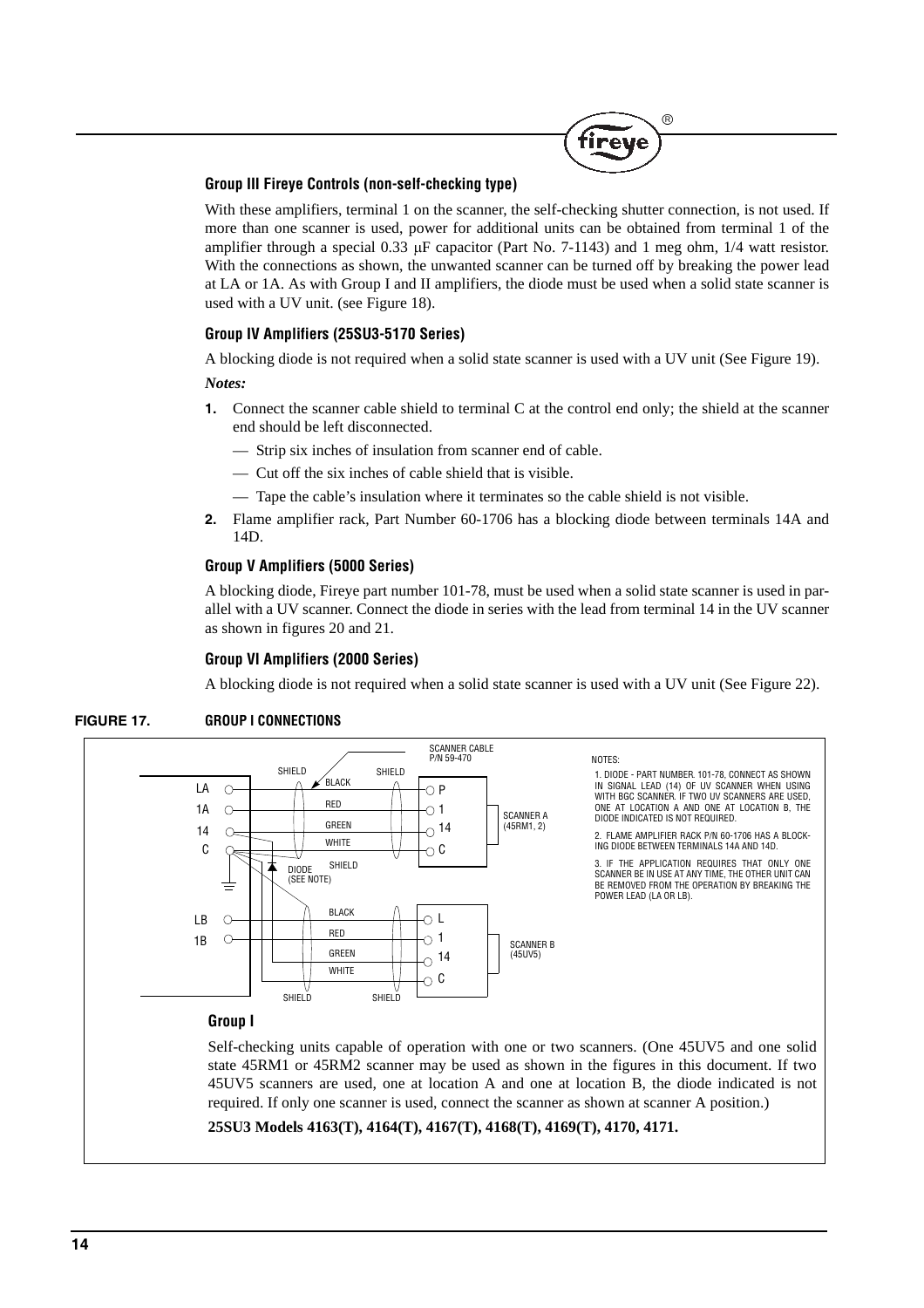







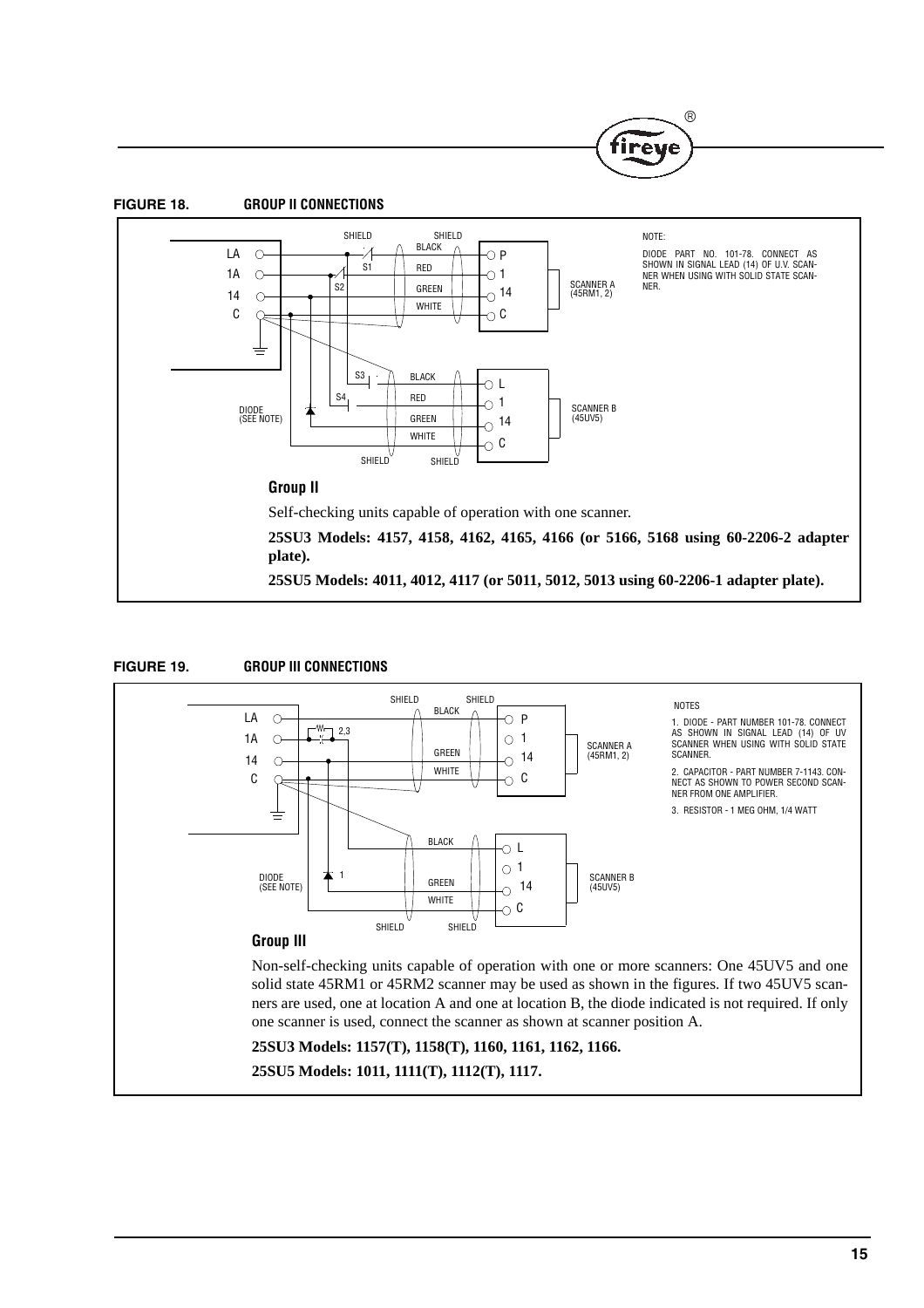#### **FIGURE 20. GROUP IV CONNECTIONS**



(R

ire

#### **FIGURE 21. BLOCKING DIODE CONNECTIONS**



#### **FIGURE 22. GROUP V CONNECTIONS**

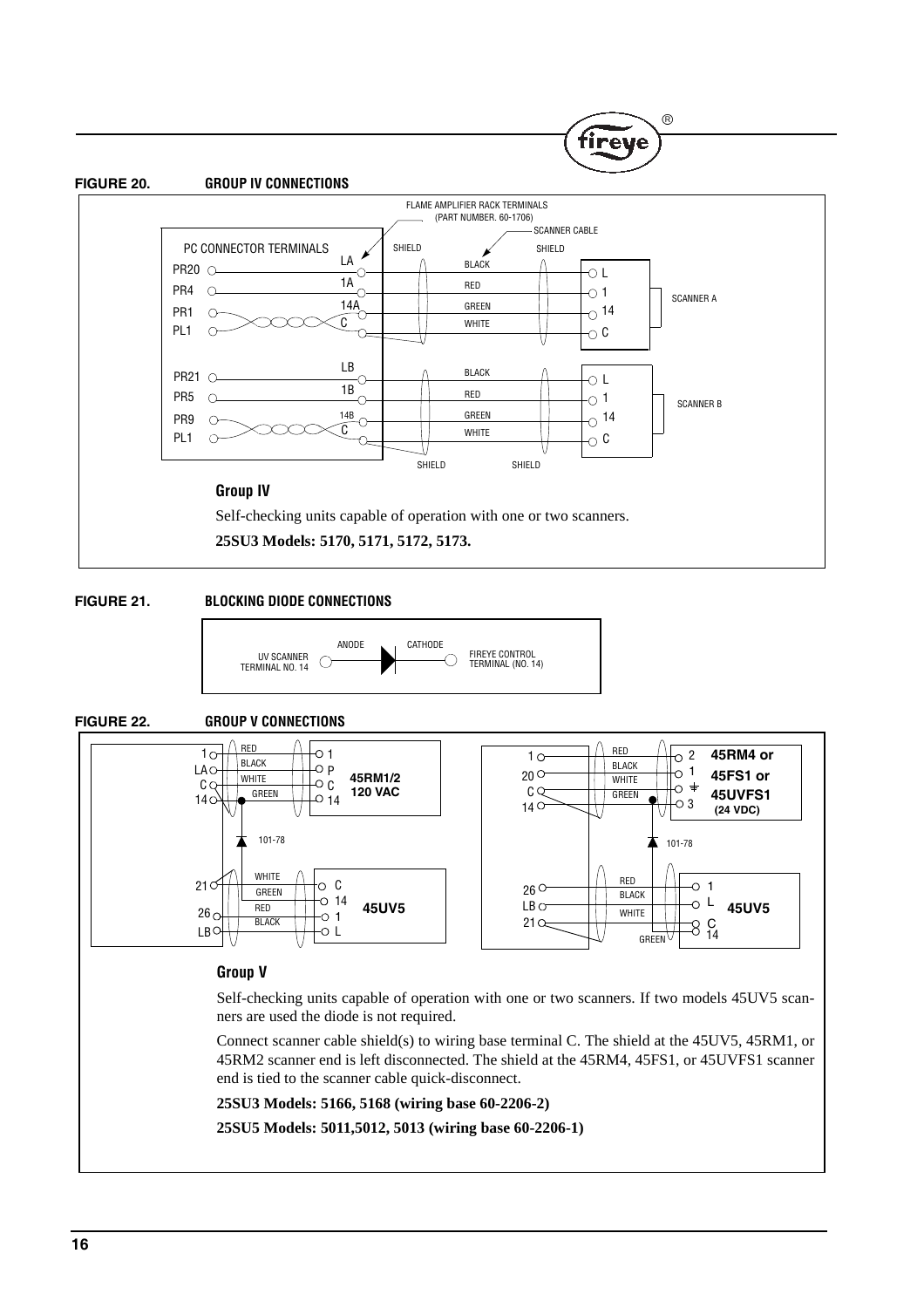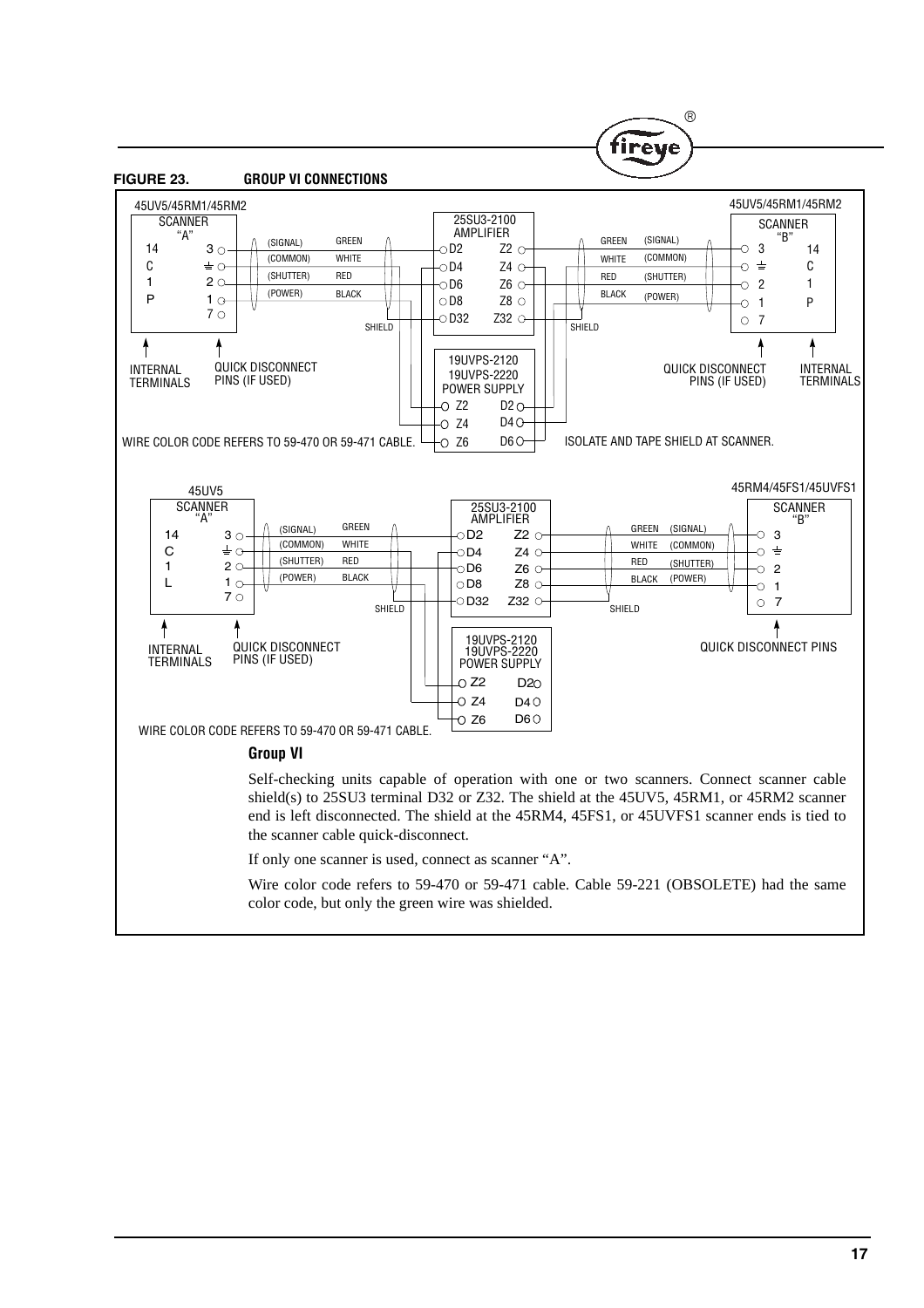| <b>45UV5 SCANNER COMPATIBILITY CHART</b> |              |                       |                         |                       |              |                       |                       |
|------------------------------------------|--------------|-----------------------|-------------------------|-----------------------|--------------|-----------------------|-----------------------|
| <b>FIREYE CONTROL</b>                    |              | 45UV5 MODEL           |                         | <b>FIREYE CONTROL</b> |              | 45UV5 MODEL           |                       |
| <b>TYPE</b>                              | <b>MODEL</b> | 1000, 1010<br>(60 HZ) | 1101, 1103<br>$(50$ HZ) | <b>TYPE</b>           | <b>MODEL</b> | 1000, 1010<br>(60 HZ) | 1101, 1103<br>(50 HZ) |
|                                          | 1157(T)      | Χ                     | X                       |                       | 4171         | Χ                     | X                     |
|                                          | 1158(T)      |                       | χ                       |                       | 5166         | Χ                     | X                     |
|                                          | 1160         | $\mathsf X$           | X                       | <b>25SU3</b>          | 5168         | Χ                     | χ                     |
|                                          | 1161         |                       | X                       |                       | 5170         | Χ                     | X                     |
|                                          | 1162         | Χ                     | $\mathsf X$             |                       | 5171         | $\mathsf X$           | χ                     |
| <b>25SU3</b>                             | Series 2000  | Χ                     | Χ                       |                       | 5172         | Χ                     | X                     |
|                                          | 1166         |                       | X                       |                       | 5173         | Χ                     | χ                     |
|                                          | 4157         | $\mathsf X$           | $\mathsf X$             |                       | SYSTEM 126   | χ                     | χ                     |
|                                          | 4158         |                       | X                       |                       |              |                       |                       |
|                                          | 4162         | $\mathsf X$           | χ                       |                       | 1011         | χ                     |                       |
|                                          | 4163(T)      | $\mathsf X$           | $\mathsf X$             |                       | 1111(T)      | Χ                     | χ                     |
|                                          | 4164(T)      |                       | χ                       |                       | 1112(T)      |                       | χ                     |
|                                          | 4165         |                       | χ                       | <b>25SU5</b>          | 1117         |                       | $\mathsf X$           |
|                                          | 4166         | $\mathsf X$           | Χ                       |                       | 4011         | Χ                     | χ                     |
|                                          | 4167(T)      | Χ                     | χ                       |                       | 4012         |                       | χ                     |
|                                          | 4168(T)      | X                     | $\mathsf X$             |                       | 4117         | X                     | $\mathsf X$           |
|                                          | 4169T        | NOTE <sub>2</sub>     | NOTE <sub>2</sub>       |                       | 5011         | Χ                     | Χ                     |
|                                          | 4170         | $\mathsf X$           | χ                       |                       | 5012         | Χ                     | $\mathsf X$           |

 $^{\circ}$ 

fireye

NOTE 1: Scanner and control frequency must be compatible with frequency of power line.

NOTE 2: For 25SU3 Model 4169T code 17 and earlier, use 45UV5 Model 1101 or 1103 (50HZ).For 25SU3 Model 4169T code 18 and later use 45UV5 Model 1000 or 1010 (60HZ).

NOTE 3: With 25SU3-2000 series controls, the 120 VAC to the scanner must be provided by a separate Fireye power supply, or modernization adapter.

NOTE 4: The AC power source must be sinusoidal for proper scanner operation. The application of any waveform other than a sine wave (e.g. square wave) will damage the 45UV5 scanner.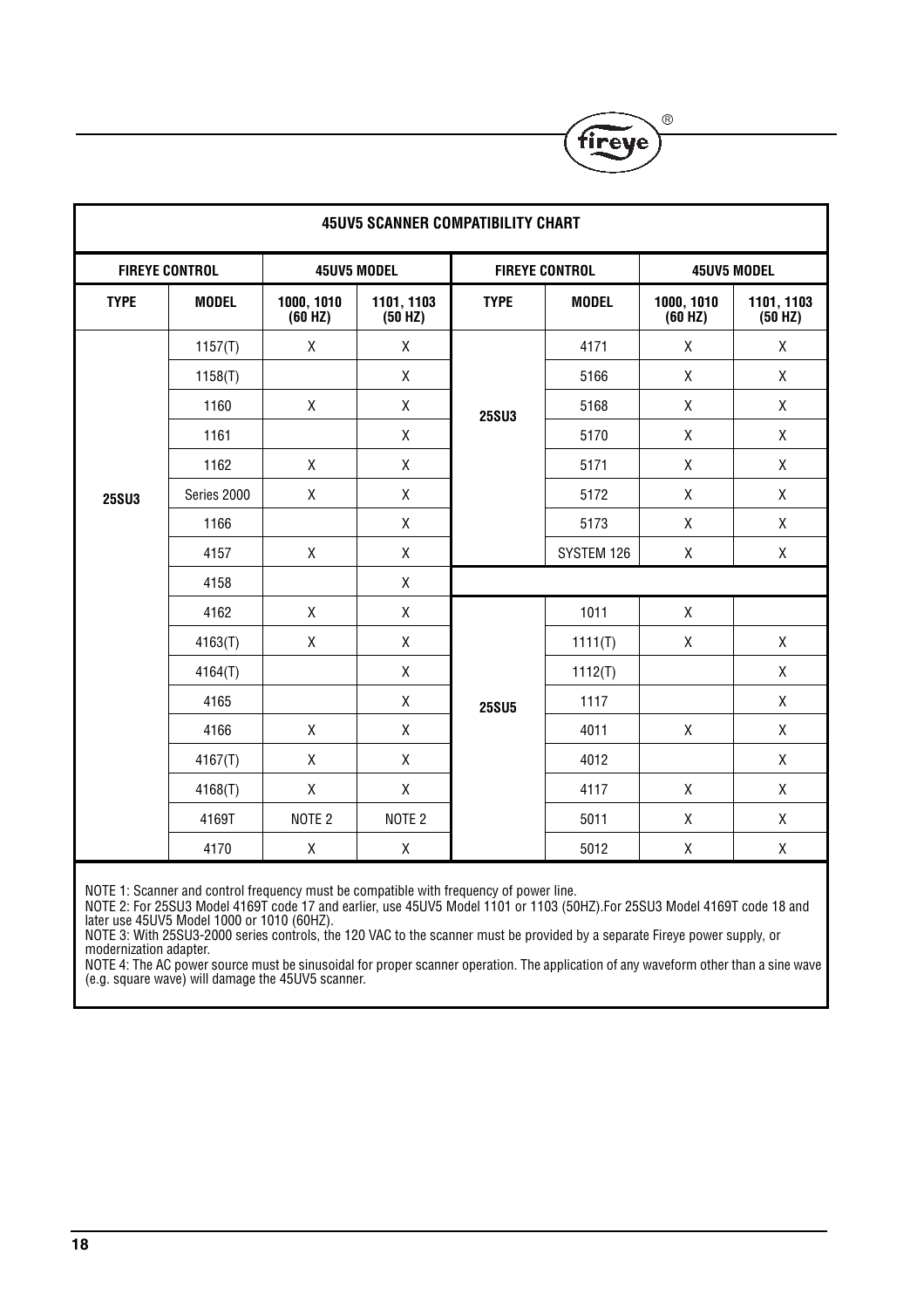## **TROUBLESHOOTING**

The following steps should be performed if flame is not detected: *NOTE: Wear protective filtered lenses when viewing flame.*

- **1.** Check scanner wiring for breaks and proper connections.
- **2.** Look down the sight pipe.
	- Scanner should have an unrestricted view for all firing conditions.
	- The flame's primary combustion zone (first 1/3 of flame) should be within the scanner's field of view for all firing loads.

**R** 

- **3.** Clean the scanner lens with a glass detergent or glass cleaning agent which contains no abrasives. After cleaning remove all cleaning films with a soft lint-free cloth. (Some cleaning films may reduce or filter UV).
- **4.** Measure voltage across scanner terminals.
	- Between terminals 14 and C there should be 70 VAC pulses of 6 microseconds (use oscilloscope).Between terminals L and C there should be 200 to 250 VAC for units manufactured before 1994. For later units, there should be 130 to 150 VAC.
- **5.** Scanner operation can be checked by aiming the scanner at a source of ultra-violet radiation, (lighter or propane torch). The meter on the associated control should indicate flame.
- **6.** Check to see that an external selector switch is connected to the associated control's sensitivity/ threshold select or scanner enable terminals.
- **7.** Reposition scanner so it is properly aligned for best flame signal.
- **8.** If the scanner still does not indicate the presence of flame (DC voltage on Flame Signal Meter) replace the UV tube and repeat steps 4 through 7.